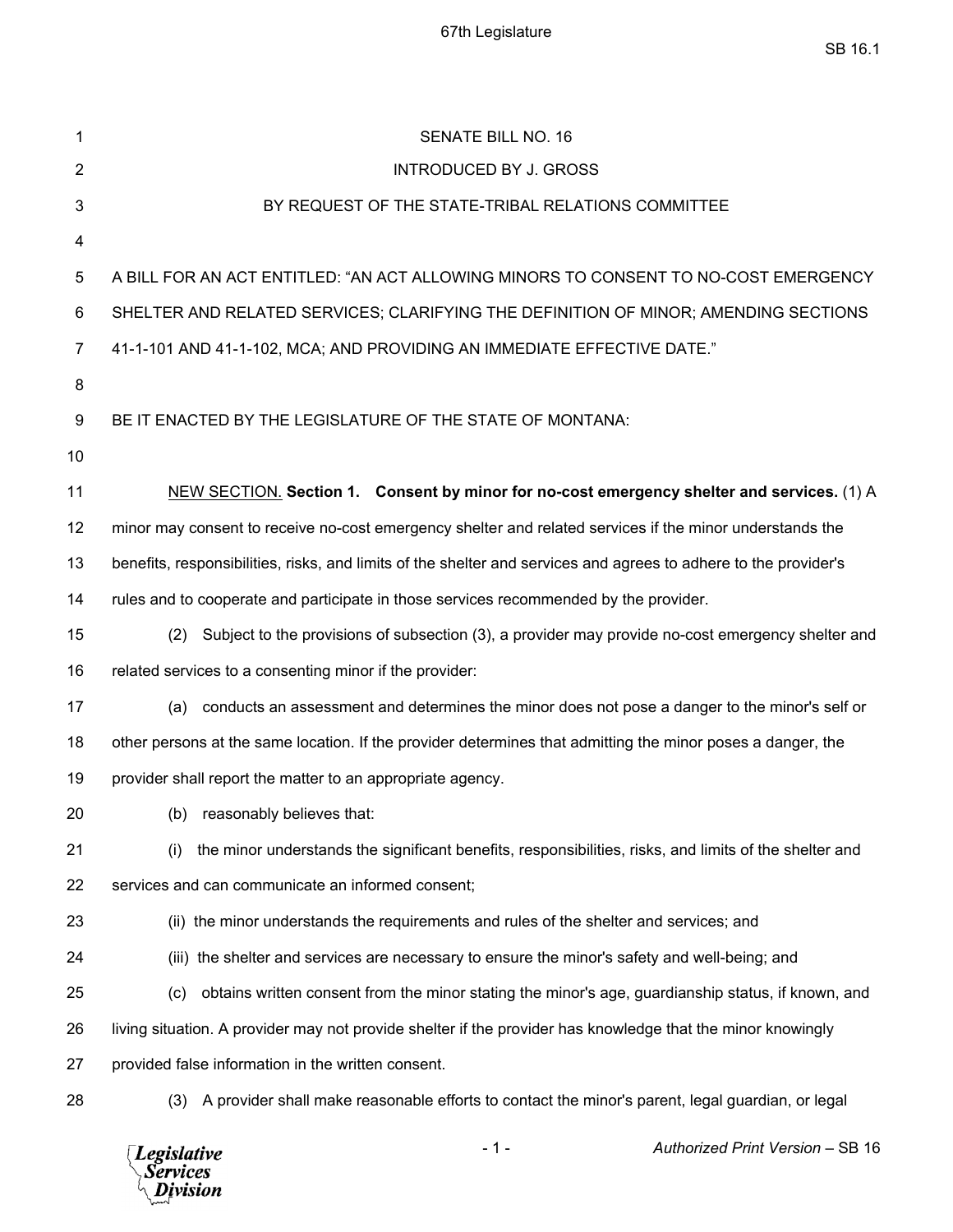## 67th Legislature

 $\mathsf{SB}\ 16.1$ 

1 custodian and shall document those efforts in writing. If the parent, legal guardian, or legal custodian cannot be 2 reached or refuses to give consent, or if the minor refuses to provide contact information for the parent, legal 3 guardian, or legal custodian, the provider may still provide shelter and services if, based on the information 4 available to the provider, the provider reasonably believes the minor would incur harm or be subject to 5 threatened harm if the minor returned immediately to the home of the parent, legal guardian, or legal custodian. 6 (4) If a provider receives information indicating a consenting minor is missing from foster care, the 7 provider shall contact the department. If a provider receives information indicating a consenting minor was 8 reported missing by a legal guardian other than the department, the provider shall contact law enforcement. 9 (5) Before providing no-cost emergency shelter and related services to a consenting minor, a provider 10 shall develop and implement a procedure to screen each staff member who works with minors, including 11 through a state and national criminal history records check or a private agency background check. 12 (6) Any consent given by a minor under this section must, for the duration of the period of shelter and 13 with respect to all services, be valid and binding as if the minor had reached the age of majority. 14 (7) Except for gross negligence or willful or wanton acts or omissions, a provider who renders 15 emergency shelter and related services to a minor pursuant to this section is immune from civil or criminal 16 liability based on the provider's determination to provide the shelter and related services. 17 (8) The provider shall report any suspected child abuse or neglect to the department or to law 18 enforcement. 19 (9) For the purposes of this section, the following definitions apply: 20 (a) "Department" means the department of public health and human services provided for in 2-15- 21 2201. 22 (b) "Minor" has the same meaning as provided in 41-1-101. 23 (c) "No-cost emergency shelter and related services" means accommodation at no cost, including 24 beds, meals, individual showering facilities, transportation to and from the place of shelter, and any of the 25 following services as deemed appropriate by the provider: 26 (i) assistance with reunification with the family, legal guardian, or legal custodian of the minor; 27 (ii) referral to safe housing; 28 (iii) individual, family, and group counseling;

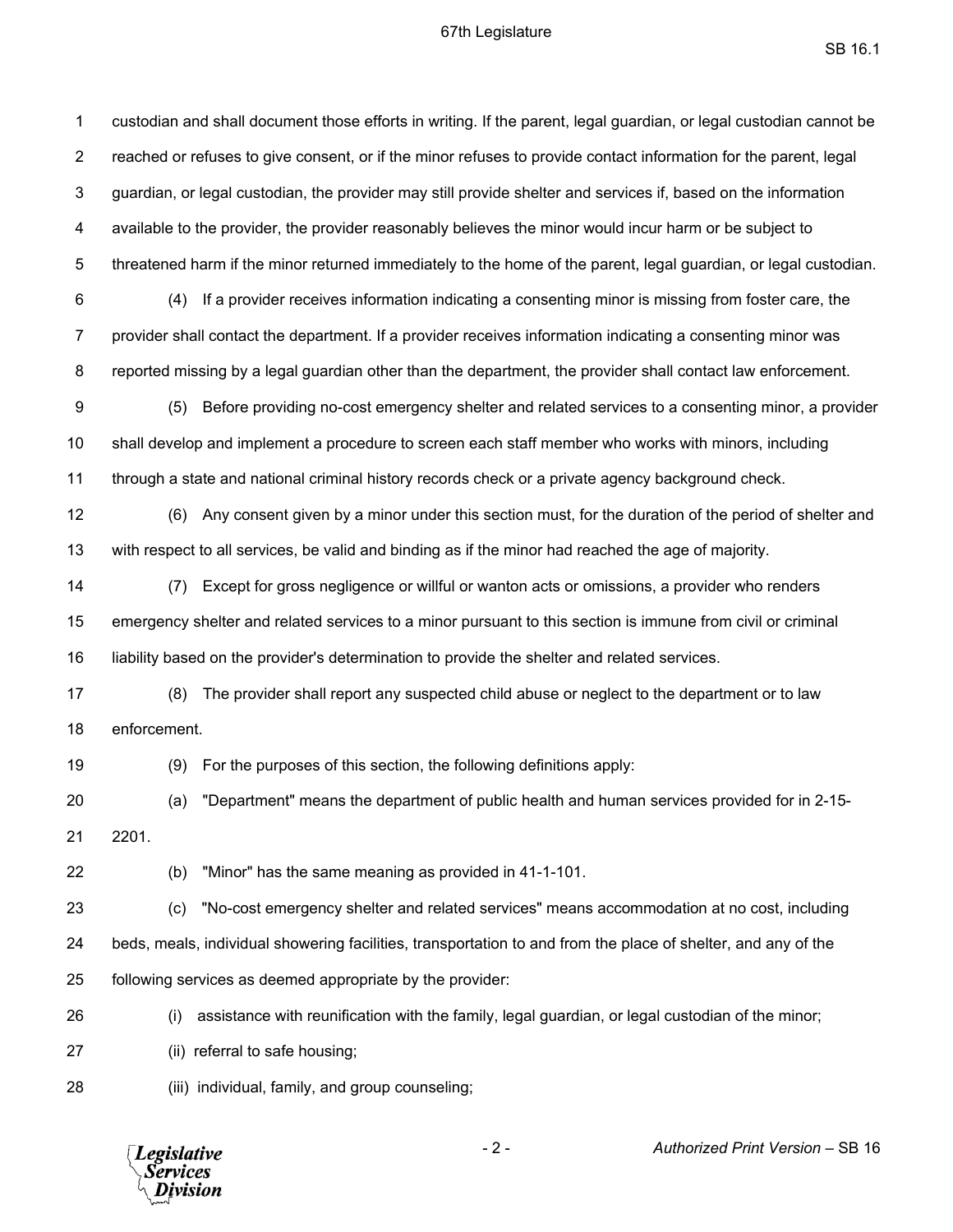| 1  | (iv) assistance in obtaining clothing;                                                                          |  |  |  |
|----|-----------------------------------------------------------------------------------------------------------------|--|--|--|
| 2  | access to medical and dental care and mental health counseling;<br>(v)                                          |  |  |  |
| 3  | (vi) education and employment services;                                                                         |  |  |  |
| 4  | (vii) recreational activities;                                                                                  |  |  |  |
| 5  | (viii) case management, advocacy, and referral services;                                                        |  |  |  |
| 6  | (ix) independent living skills training; and                                                                    |  |  |  |
| 7  | aftercare services, as those services are defined in 45 CFR 1351.1.<br>(x)                                      |  |  |  |
| 8  | "Provider" means a nonprofit entity or host home program that provides no-cost emergency shelter<br>(d)         |  |  |  |
| 9  | and related services to minors in need of shelter. The term does not include an entity or program operated by a |  |  |  |
| 10 | government, except for a tribal government.                                                                     |  |  |  |
| 11 |                                                                                                                 |  |  |  |
| 12 | Section 2. Section 41-1-101, MCA, is amended to read:                                                           |  |  |  |
| 13 | "41-1-101. Minors and adults defined. (1) Minors are:                                                           |  |  |  |
| 14 | (a) males under 18 years of age;                                                                                |  |  |  |
| 15 | (b) females persons under 18 years of age.                                                                      |  |  |  |
| 16 | All other persons are adults."<br>(2)                                                                           |  |  |  |
| 17 |                                                                                                                 |  |  |  |
| 18 | Section 3. Section 41-1-102, MCA, is amended to read:                                                           |  |  |  |
| 19 | "41-1-102. PeriodsPeriod of minority -- how calculated. The periods-period specified in 41-1-101                |  |  |  |
| 20 | must be calculated from the first minute of the day on which persons are a person is born to the same minute of |  |  |  |
| 21 | the corresponding day completing the period of minority."                                                       |  |  |  |
| 22 |                                                                                                                 |  |  |  |
| 23 | NEW SECTION. Section 4. Notification to tribal governments. The secretary of state shall send a                 |  |  |  |
| 24 | copy of [this act] to each federally recognized tribal government in Montana.                                   |  |  |  |
| 25 |                                                                                                                 |  |  |  |
| 26 | NEW SECTION. Section 5. Codification instruction. [Section 1] is intended to be codified as an                  |  |  |  |
| 27 | integral part of Title 41, chapter 1, and the provisions of Title 41, chapter 1, apply to [section 1].          |  |  |  |
| 28 |                                                                                                                 |  |  |  |
|    |                                                                                                                 |  |  |  |